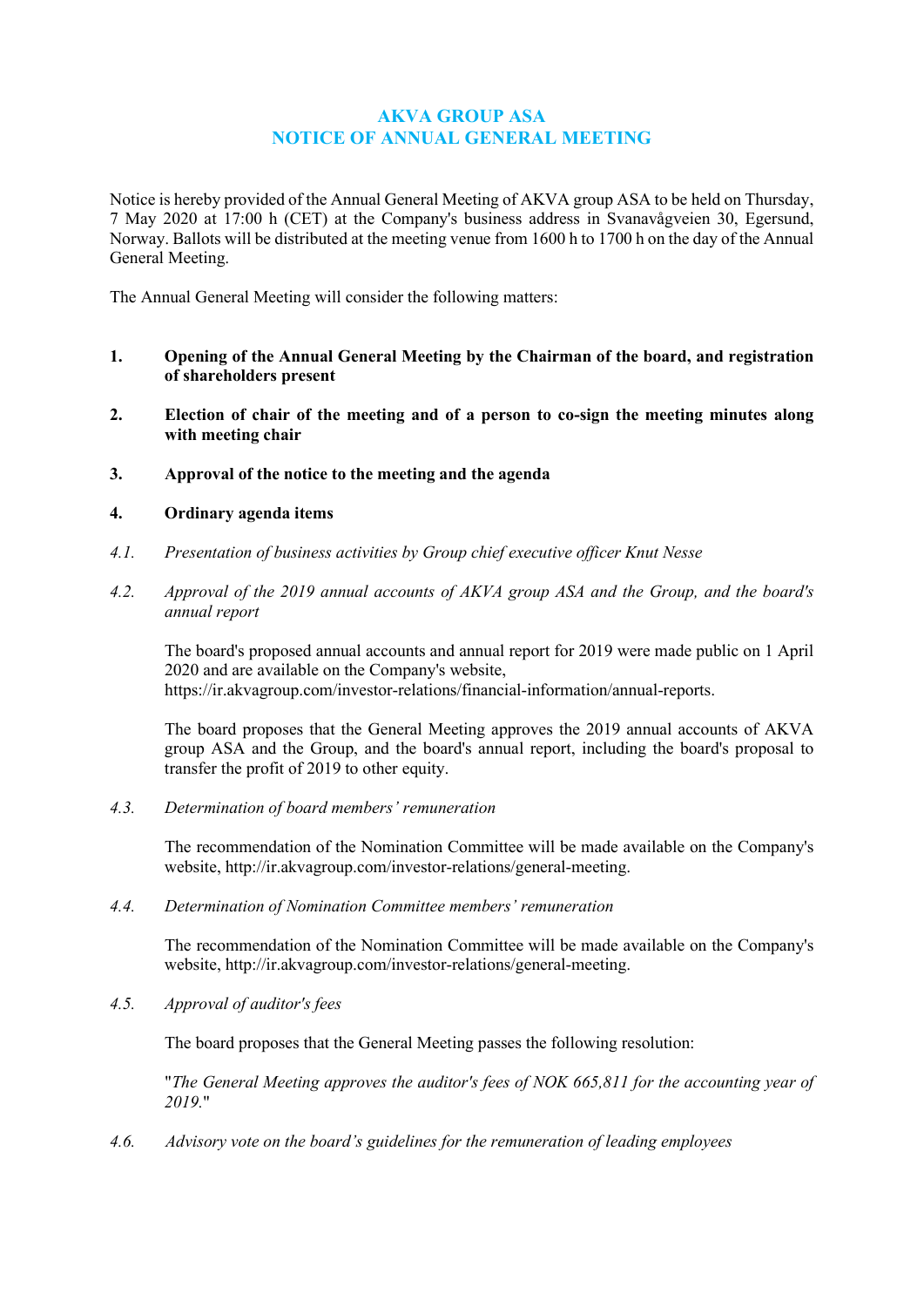The board's statement is made available on the Company's website, [http://ir.akvagroup.com/investor-relations/general-meeting.](http://ir.akvagroup.com/investor-relations/general-meeting)

The General Meeting shall hold an advisory vote regarding the board's guidelines for determination of salary and other remuneration to leading employees of the Company other than schemes where compensation to leading employees is linked to shares or the developments in the price of the Company's shares or of the shares in any other group company, cf. item 4.7 below.

The board proposes that the General Meeting passes the following resolution:

"*The General Meeting endorses item 2 of the board's statement on the determination of salary and other remuneration to leading employees of the Company.*"

*4.7. Approval of the board's guidelines for share-linked incentive arrangements for leading employees*

The board's statement is made available on the Company's website, [http://ir.akvagroup.com/investor-relations/general-meeting.](http://ir.akvagroup.com/investor-relations/general-meeting)

The General Meeting shall hold a binding vote regarding the board's guidelines for determination of salary and other remuneration to leading employees linked to shares or the developments in the price of the Company's shares or of the shares in any other group company.

The board proposes that the General Meeting passes the following resolution:

"*The General Meeting approves item 3 of the board's statement on the determination of salary and other remuneration to leading employees of the Company.*"

*4.8. Consideration of the board's statement on corporate governance in accordance with the Norwegian Accounting Act section 3-3 b*

The Company is obliged to give an account on corporate governance, in accordance with the Norwegian Accounting Act. The board's statement is included on page 130-141 in the board's annual report for 2019. The board's statement shall be considered at the Annual General Meeting, in accordance with the Norwegian Public Limited Liability Companies Act section 5- 6. The board proposes that the General Meeting passes the following resolution:

"*The General Meeting endorses the board's statement on corporate governance, included in the annual report.*"

*4.9. Election of board members* 

The recommendation of the Nomination Committee will be made available on the Company's website<http://ir.akvagroup.com/investor-relations/general-meeting>

*4.10. Election of Nomination Committee members*

The recommendation of the Nomination Committee will be made available on the Company's website<http://ir.akvagroup.com/investor-relations/general-meeting>

### **5 Authorization to increase the share capital**

At the General Meeting of 9 May 2019, the board was authorised to increase the Company's share capital by up to NOK 3,333,430. The authorisation is in force until the Annual General Meeting in 2020, however not later than until 30 June 2020.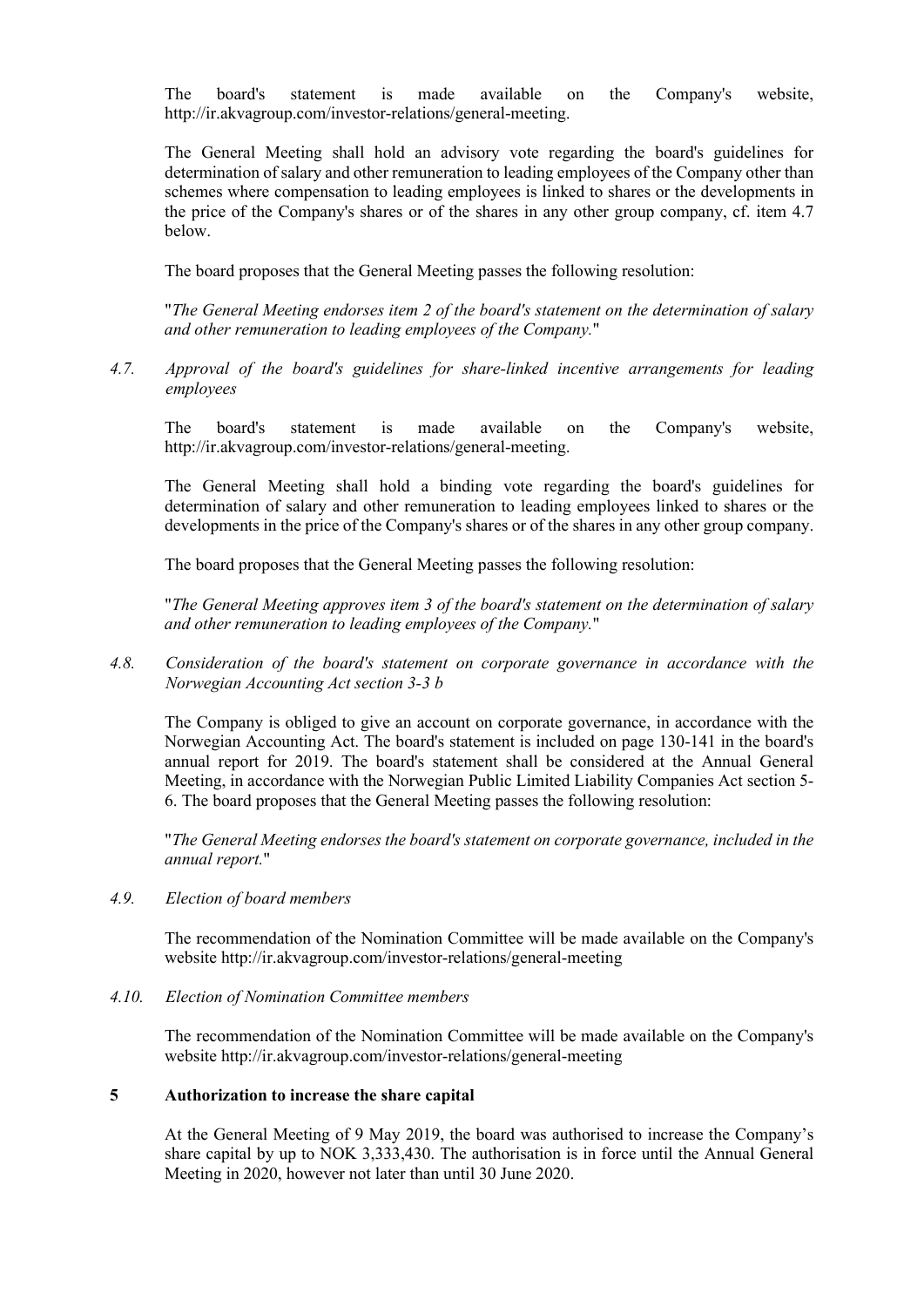To ensure the completion of the Company's strategic goals in the best possible way, the board proposes that the General Meeting grants the board a new authorisation to carry out one or several capital increases.

The purpose of the authorization is to give the board the opportunity to raise additional capital quickly and efficiently in connection with funding of further development and growth of the business. Accordingly, it would be appropriate to give the board the opportunity to make a continuous assessment of and respond to the need for additional capital.

The board's proposal does not permit the pre-emptive right of shareholders to subscribe for shares pursuant to section 10-4 of the Public Limited Liability Companies Act to be waived.

The board proposes that the General Meeting passes the following resolution:

*"The board is authorized to increase the Company's share capital by up to NOK 3,333,430, through subscription of new shares. The authorization does not authorize the board to waive the pre-emptive right of shareholders pursuant to section 10-4 of the Public Limited Liability Companies Act (the "Act"), nor carry out a capital increase through payments in non-monetary assets, nor incur special obligations on behalf of the Company as set out in section 10-2 of the Act, nor decisions on mergers pursuant to section 13-5 of the Act, and may not be used in connection with the Company's option program.*

*The authorization shall be in force until the earlier of the time of the Annual General Meeting in 2021 and 30 June 2021. This authorization replaces all previous authorizations to the board to increase the Company's share capital."*

### **6. Authorisation to purchase own shares**

At the General Meeting of 9 May 2019, the board was authorised to purchase the Company's own shares up to a total nominal value of NOK 833,358, which equalled approximately 2.5% of the Company's share capital. The authorisation is in force until the Annual General Meeting in 2020, however, not later than until 30 June 2020. A new authorisation to purchase own shares will provide the board with desired flexibility and opportunity, inter alia in connection with acquisitions where the consideration shall consist of shares in the Company and for the purpose of the Company's share based incentive schemes. The board accordingly proposes that the General Meeting passes the following resolution:

*"The board is, pursuant to Section 9-2 to 9-4 of the Public Limited Liability Companies Act, authorized to purchase and hold shares in the Company. The shares to be acquired under this authorization shall not be acquired at a higher value than at market terms on a regulated market where the shares are traded, and the minimum and maximum price that may be paid for each share is NOK 1 and NOK 150, respectively.*

*This authorization may be used one or several times. The maximum face value of the shares which the Company may acquire pursuant to this authorization is in total NOK 833,358 which equals to approximately 2.5% of the Company's share capital.*

*Acquisition of shares pursuant to this authorization may only take place if the Company's distributable reserves according to the most recent balance sheet exceed the remuneration for the shares to be acquired. The board is free to determine how the Company's own shares will be acquired and sold, provided an acquisition under this authorization must be in accordance with prudent and good business practice, with due consideration to losses which may have occurred after the balance-sheet date or to such expected losses.*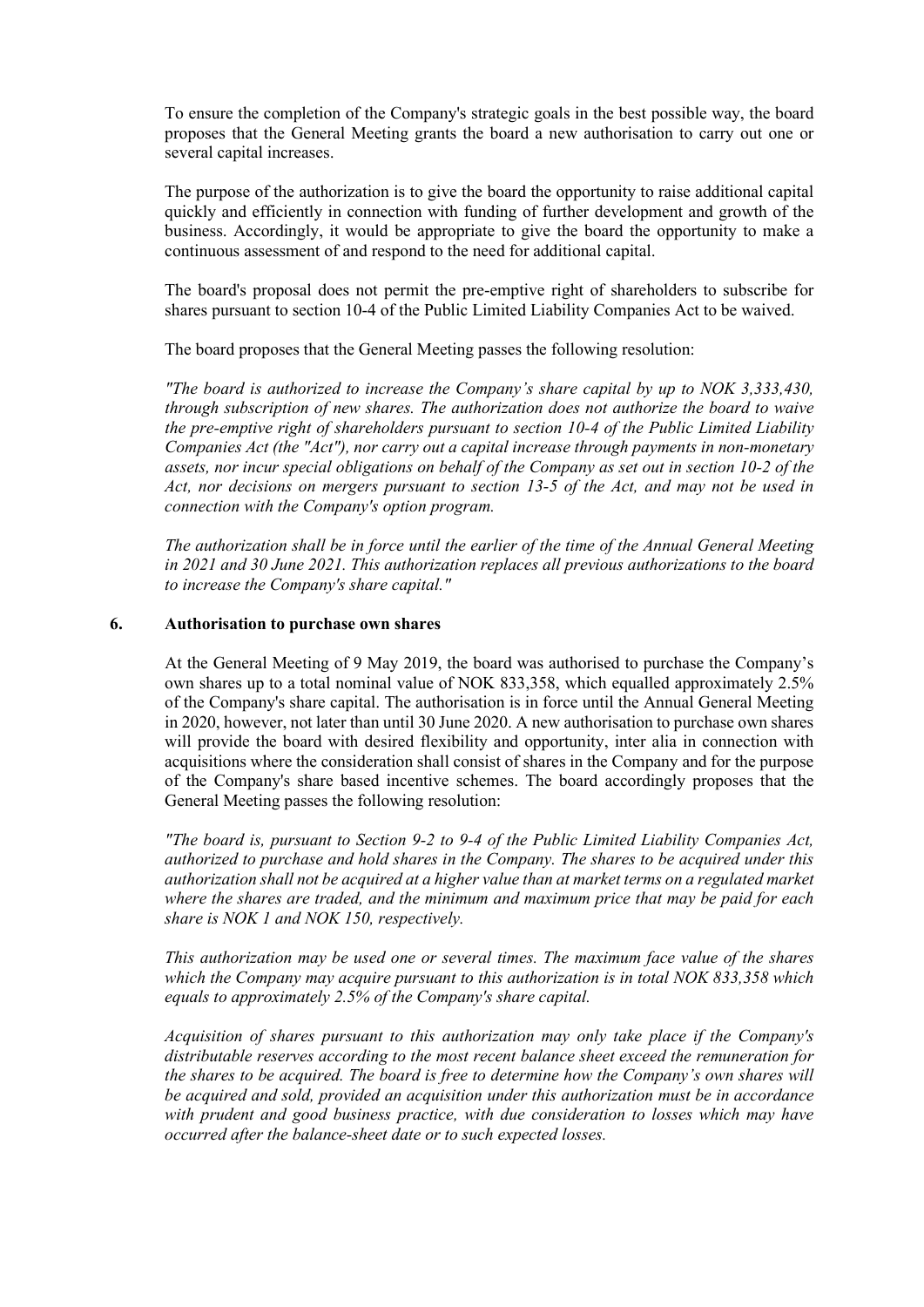*The authorisation shall be in force until the Annual General Meeting in 2021, however, not later than until 30 June 2021. This authorization replaces the authorization to the board to purchase own shares, given by the General Meeting on 9 May 2019."*

# **7. Authorisation to the board to approve the distribution of dividends**

The Company's financial result in 2019 enables dividend distributions as set out in the Company's dividend policy. In order to facilitate semi-annual distributions of dividends in line with the Company's dividend policy, to the extent deemed appropriate based on the Company's financial situation, the board proposes that the general meeting passes the following resolution:

*"The board of directors are authorised pursuant to the Public Limited Liability Companies Act § 8-2(2) to approve the distribution of dividends based on the Company annual accounts for 2019. The authorisation also includes distribution in the form of repayment of paid-in-capital.*

*The authorisation may be used to approve the distribution of dividends up to an aggregated amount of NOK 100,000,000.*

*The authorisation is valid for dividends from and including the second quarter of 2020 and until the Annual General Meeting in 2021, however, not later than until 30 June 2021.*

*The board determines from which date the shares will be traded ex-dividend.* 

*This authorization replaces the authorization to the board to approve the distribution of dividends, given by the General Meeting on 9 May 2019."*

\*\*\*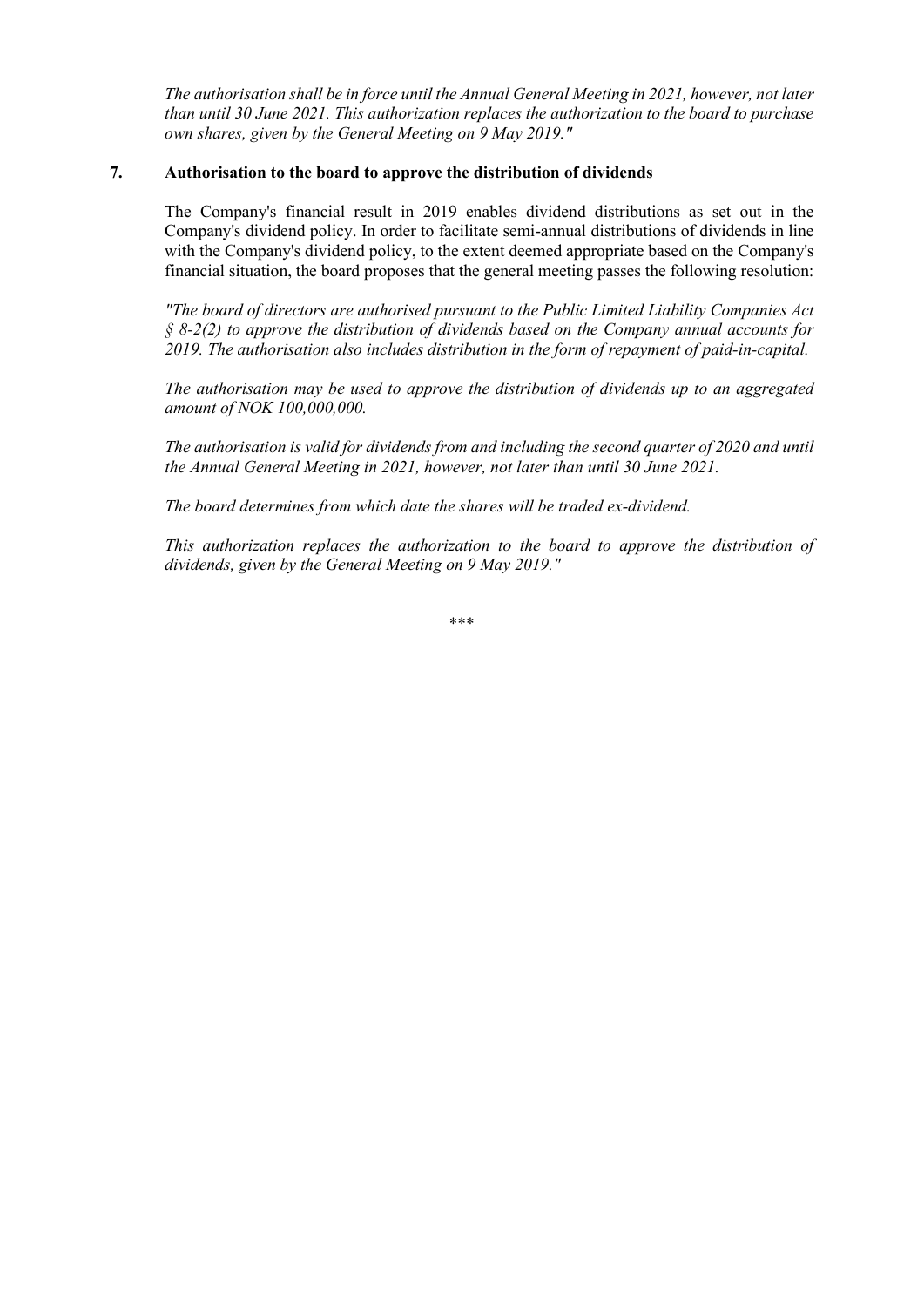#### **The shares of the company and the right to vote for shares**

The company's share capital is NOK 33,334,303 divided into 33,334,303 shares. Each share is entitled to one vote.

Each shareholder has the right to vote for the number of shares owned by the shareholder and registered on an account in the Norwegian Central Securities Depository (VPS) belonging to the shareholder at the time of the Annual General Meeting. If a shareholder has acquired shares and the share acquisition has not been registered with the Norwegian Central Securities Depository (VPS) at the time of the Annual General Meeting, voting rights for the acquired shares may only be exercised if the acquisition is reported to VPS and proven at the Annual General Meeting. In case of ownership transfer, the parties may agree that the seller can exercise the shareholder rights until the rights have been assumed by the acquirer.

Voting rights for shares registered in VPS accounts belonging to custodians, cf. the Public Limited Liability Companies Act § 4-10, may, from the company's point of view, not be exercised either by the beneficial owner or the custodian. However, the beneficial owner of the shares may exercise voting rights if he proves that he has taken the necessary actions to terminate the custodianship of the shares and that the shares will be transferred to an ordinary VPS account in the name of the owner. If the owner can prove that he has initiated such measures and that he has a real shareholder interest in the company, he may, in the opinion of the company, vote for the shares even if they are not yet registered in an ordinary VPS account.

#### **The shareholders' rights**

A shareholder has the right to put matters on the agenda if the matter is reported in writing to the Board of Directors within 9 April 2020 along with a proposal to a draft resolution or an explanation as to why the matter has been put on the agenda, cf. § 5-11 of the Public Limited Liability Companies Act.

A shareholder has the right to make proposals for a resolution regarding the items which will be considered by the General Meeting.

A shareholder has the right to require the members of the Board of Directors and the General Manager to provide necessary information to the General Meeting that may influence the approval of the annual accounts and the annual report, items which have been presented to the shareholders for decision, the company's financial position, including information on other companies in which the company participates, and other items to be considered at the Annual General Meeting, unless the information requested may not be disclosed without causing disproportionate damage to the company.

If additional information is necessary, and an answer cannot be given at the Annual General Meeting, a written answer shall be prepared within two weeks from the date of the Annual General Meeting. Such answer shall be available to the shareholders at the company's premises and be sent to shareholders requesting the information. If the answer is considered material for evaluation of the circumstances mentioned in the previous paragraph, the answer should be sent to all shareholders with known address.

#### **Holding of the Annual General Meeting**

Reference is made to the ongoing restrictions imposed by the Norwegian authorities to decrease the spread of the coronavirus (Covid-19). The company recognizes that it will not be practically possible for all shareholders to attend the General Meeting in person if these restrictions remain in force on the date of the General Meeting. The Company also wishes to take precautionary measures to decrease the risk of spread of the virus. Shareholders who wish to attend the General Meeting are therefore strongly urged to participate by granting a proxy as opposed to attending the meeting in person.

If the current restrictions imposed by the Norwegian authorities remain in force on the date of the General Meeting, persons with respiratory infection, or subject to duty of isolation or quarantine, shall not participate in the General Meeting in person. Persons that have returned from travels outside Norway in the last two weeks prior to the General Meeting, shall not participate in the meeting.

The company will not offer a complete electronic solution for the shareholders to participate at the General Meeting. In order to observe the restrictions imposed by the Norwegian authorities, while at the same time upholding shareholders' rights, the Company will arrange for a webcast from the General Meeting, and shareholders that present proof of identity in advance at the one of Company's offices will be allowed to participate and vote via video transmission. The members of the board of directors and the company's management will also participate via video link. If more than five persons attend the General Meeting, separate rooms will made available with sound- and picture transmission between them. will be made available on the company's webpages at the following address[: https://ir.akvagroup.com/investor-relations/general-meeting-](https://ir.akvagroup.com/investor-relations/general-meeting)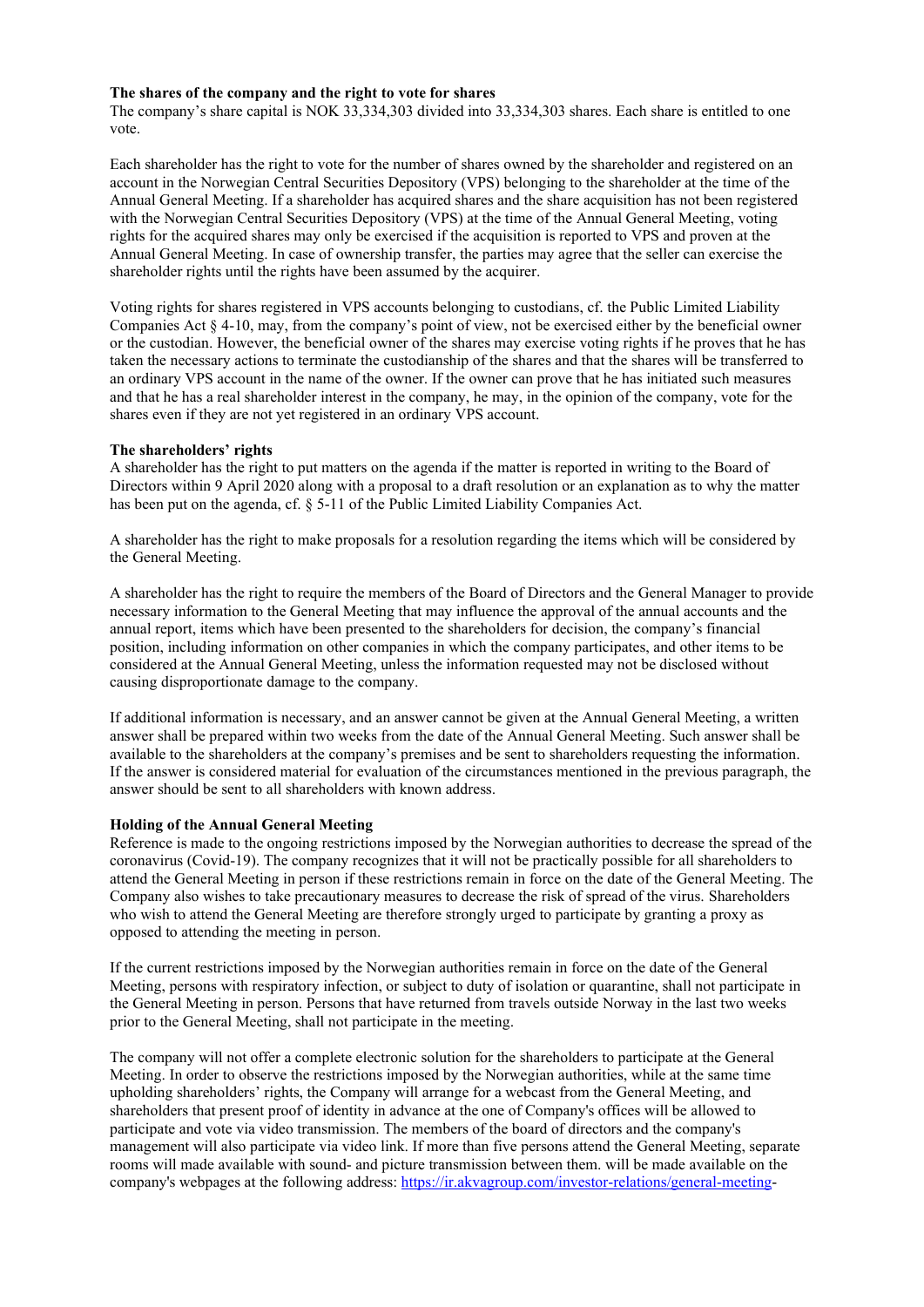Information about electronic participation and any changes in the above information will be made available on the company's webpages at the following address: [https://ir.akvagroup.com/investor-relations/general-meeting.](https://ir.akvagroup.com/investor-relations/general-meeting) **Registration of attendance and proxy**

Shareholders may participate in the General Meeting in person or by a proxy of its own choosing.

Shareholders who wish to participate at the Annual General Meeting, either in person or by proxy, must complete and submit the attached attendance form or the attached proxy form to AKVA group ASA, v/Lars Christian Løvik, P.O. Box 8057, N-4068 Stavanger or by email investorrelations@akvagroup.com. In case the shareholder is a legal entity, a certificate of registration must accompany the attendance form. Otherwise, the shareholder must bring a certificate of registration to the General Meeting.

Any proxy form not naming any particular proxy holder will be deemed given to the chairman of the board or a person designated by him. Online registration of proxy with voting instructions is not possible.

Shareholders may also grant proxy with voting instructions. A separate proxy form for such detailed voting instructions is enclosed with the Notice of Annual General Meeting. Proxy with voting instructions should be sent by post AKVA group ASA, v/Lars Christian Løvik, P.O. Box 8057, N-4068 Stavanger or by email investorrelations@akvagroup.com.

We kindly request that all attendance forms and proxies, with and without instructions, are received by AKVA group ASA no later than Monday 4 May 2020, at 12:00 h local time, Klepp. Attendance forms and proxies not received by the company within the deadline, must be presented at the General Meeting in original (accompanied by a certificate of registration if the shareholder is a legal entity).

#### **Documents and proposals for resolutions**

In accordance with article 8 of the company's Articles of Association, documents regarding matters which are dealt with at the General Meeting are displayed on the company's website [http://ir.akvagroup.com/investor](http://ir.akvagroup.com/investor-relations/general-meeting)[relations/general-meeting,](http://ir.akvagroup.com/investor-relations/general-meeting) and are consequently not distributed together with the notice. Nevertheless, each shareholder has the right to have the documents sent to him or her free of charge, upon request to the company. Shareholders may request the documents from the company by e-mail investorrelations@akvagroup.com or by post to AKVA group ASA, v/Lars Christian Løvik, P.O. Box 8057, N-4068 Stavanger. The company's website also displays the proposals for resolutions on the items on the agenda.

\*\*\*

In accordance with section 5-12 (1) of the Norwegian Public Limited Liability Companies Act, the Chairman of the board, Hans Kristian Mong will open the General Meeting.

The Notice of the General Meeting and additional information related to the General Meeting is also available at the company's website www.akvagroup.com

\*\*\*

31 March 2020 AKVA group ASA The Board of Directors

Enclosure: Notice of Attendance/Proxy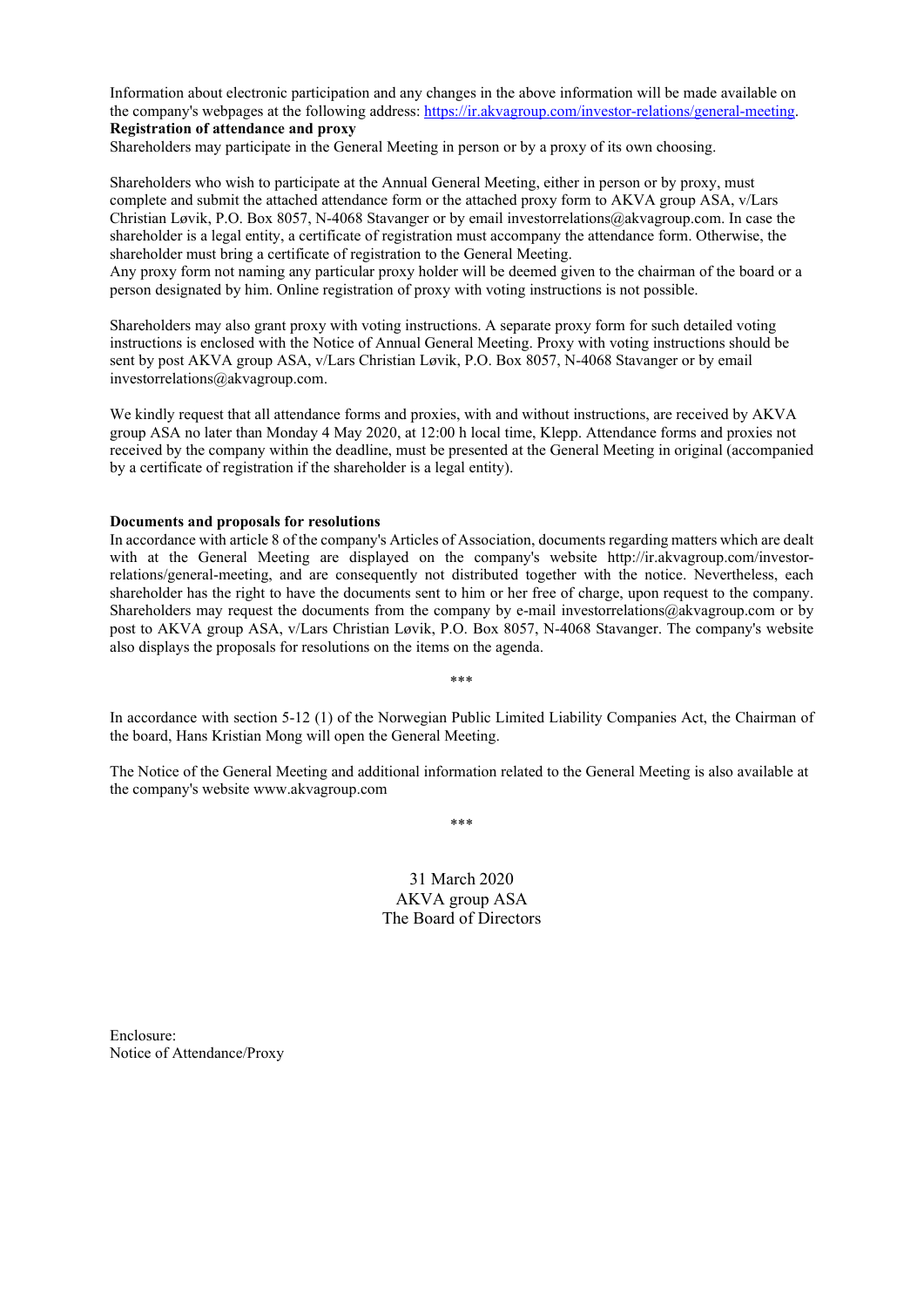#### **ATTENDANCE FORM, ANNUAL GENERAL MEETING**

*Shareholders who wish to attend the Annual General Meeting of AKVA group ASA to be held on 7 May 2020 in Egersund, are asked to send this form by post to AKVA group ASA, v/Lars Christian Løvik, P.O. Box 8057, N-4068 Stavanger or by email investorrelations@akvagroup.com. The attendance form should be received by AKVA group ASA no later than 4 May 2020 at 12:00 h local time, Klepp. In case the shareholder is a legal entity, a certificate of registration must accompany the attendance form.* 

|            |   | In case the shareholder is a legal entity, it will be represented by: |                                                                                       |  |  |  |  |
|------------|---|-----------------------------------------------------------------------|---------------------------------------------------------------------------------------|--|--|--|--|
|            |   |                                                                       | Person who represents the entity                                                      |  |  |  |  |
|            |   |                                                                       | (to grant proxy, please use the form of proxy below)                                  |  |  |  |  |
|            |   |                                                                       | (shareholders name in capital letters) will attend at AKVA group ASA's Annual         |  |  |  |  |
|            |   | General Meeting, 7 May 2020 at 17:00, and vote for:                   |                                                                                       |  |  |  |  |
|            | . | own shares                                                            |                                                                                       |  |  |  |  |
|            |   |                                                                       | other shares in accordance with enclosed proxy                                        |  |  |  |  |
| A total of | . | shares.                                                               |                                                                                       |  |  |  |  |
|            |   |                                                                       |                                                                                       |  |  |  |  |
| Place/date |   |                                                                       | Shareholder's signature                                                               |  |  |  |  |
|            |   |                                                                       | (Sign only by own attendance. To grant proxy, please<br>use the form of proxy below.) |  |  |  |  |

#### **PROXY (WITHOUT VOTING INSTRUCTIONS)**

*This form of proxy is for proxy without voting instructions. A shareholder who wishes to grant proxy with voting instructions, shall use the form on the next page. If you are not able to attend the Annual General Meeting, a nominated proxy holder can be granted your voting authority. Any proxy not naming proxy holder will be deemed given to the chairman of the board or a person designated by him. In case the shareholder is a legal entity, a certificate of registration must accompany the form of proxy.*

*We kindly ask you to send the proxy form by post to AKVA group ASA, v/Lars Christian Løvik, P.O. Box 8057, N-4068 Stavanger or by email investorrelations@akvagroup.com. The proxy should be received by AKVA group ASA no later than 4 May 2020 at 12:00 h.*

\_\_\_\_\_\_\_\_\_\_\_\_\_\_\_\_\_\_\_\_\_\_\_\_\_\_\_\_\_\_\_\_\_\_\_\_ (shareholder's name in capital letters) hereby grants (tick off the right box, and fill out name of proxy, if applicable)

□ The chairman (or a person designated by him).

□ \_\_\_\_\_\_\_\_\_\_\_\_\_\_\_\_\_\_\_\_\_\_\_\_\_\_\_\_\_\_

Name of self-nominated proxy holder (*Please use capital letters*)

proxy to attend and vote at AKVA group ASA's Annual General Meeting on 7 May 2020 at 17:00 for my/our shares

\_\_\_\_\_\_\_\_\_\_\_\_\_\_\_\_\_\_\_\_\_\_\_\_ \_\_\_\_\_\_\_\_\_\_\_\_\_\_\_\_\_\_\_\_\_\_\_\_\_\_\_

Place/date Shareholder's signature